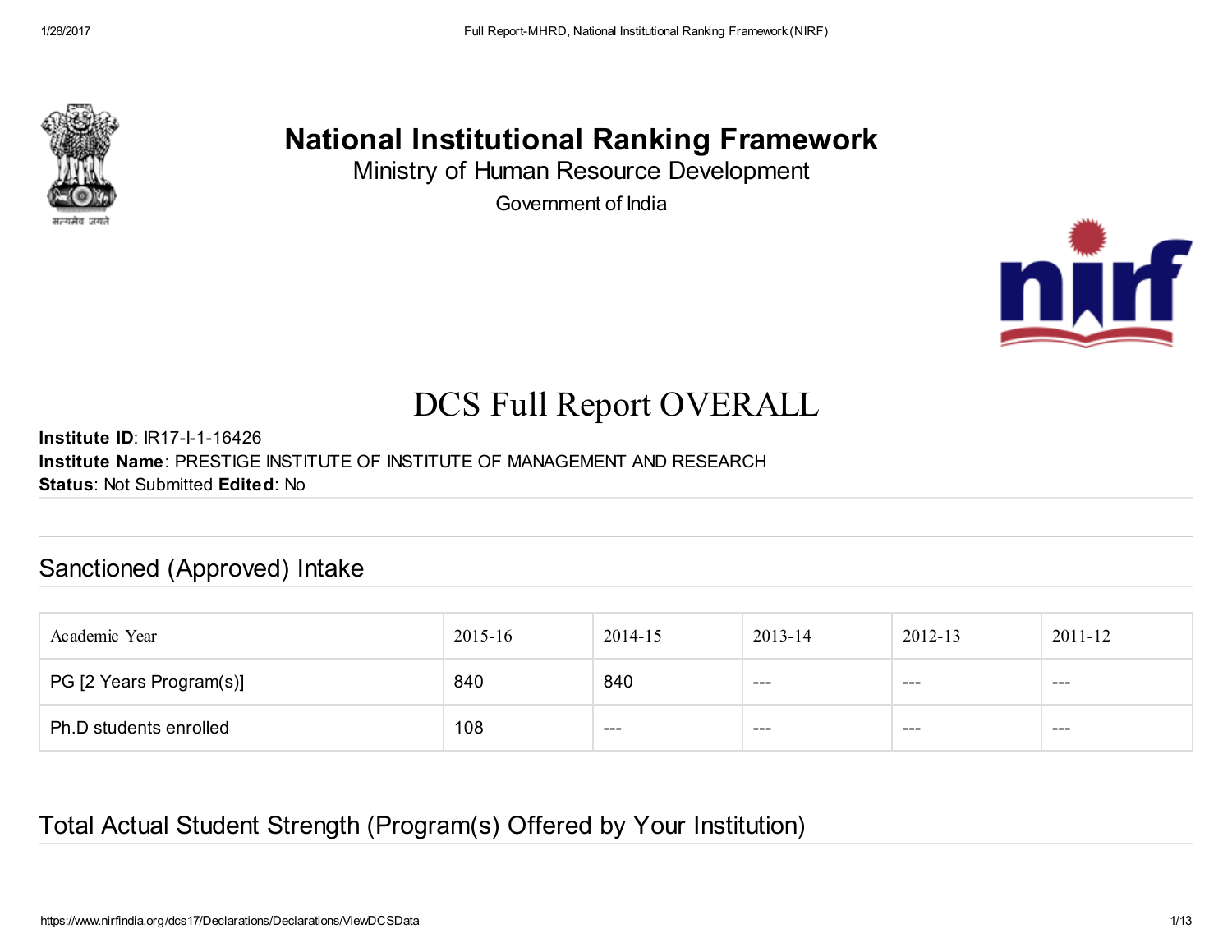| (All<br>programs<br>of all<br>years) | No. of<br>Male<br>Students | No. of<br>Female<br>Students | Total<br>Students | Within State<br>(Including male)<br>$&$ female) | Outside State<br>(Including male)<br>$&$ female) | <b>Outside Country</b><br>(Including male $\&$<br>female) | Economically<br>Backward (Including<br>male $&$ female) | Socially Challenged<br>$(SC+ST+OBC$ Including<br>male $&$ female) |
|--------------------------------------|----------------------------|------------------------------|-------------------|-------------------------------------------------|--------------------------------------------------|-----------------------------------------------------------|---------------------------------------------------------|-------------------------------------------------------------------|
| PG                                   | 897                        | 733                          | 1630              | 1553                                            | 77                                               |                                                           | 152                                                     | 236                                                               |
| Ph.D                                 | 65                         | 43                           | 108               | 106                                             | 2                                                | C                                                         |                                                         | 2                                                                 |

# Placement & Higher Studies

| Academic<br>Year | No. of first year<br>students admitted in<br>the year | Academic<br>Year | No. of students<br>graduating in minimum<br>stipulated time | No. of students placed<br>through campus<br>placement | Median salary of placed<br>graduates (Amount in<br>$Rs.$ ) | No. of students<br>selected for Higher<br><b>Studies</b> |
|------------------|-------------------------------------------------------|------------------|-------------------------------------------------------------|-------------------------------------------------------|------------------------------------------------------------|----------------------------------------------------------|
| $(2012 -$<br>13) | 300                                                   | $(2013 -$<br>14) | 287                                                         | 266                                                   | 400000(four lakh)                                          | 0                                                        |
| $(2013 -$<br>14) | 300                                                   | $(2014 -$<br>15) | 276                                                         | 257                                                   | 420000(four lakh<br>twenty thousand)                       | $\mathbf 0$                                              |
| $(2014 -$<br>15) | 420                                                   | $(2015 -$<br>16) | 374                                                         | 350                                                   | 440000(four lakh<br>fourty four thousand)                  | $\mathbf 0$                                              |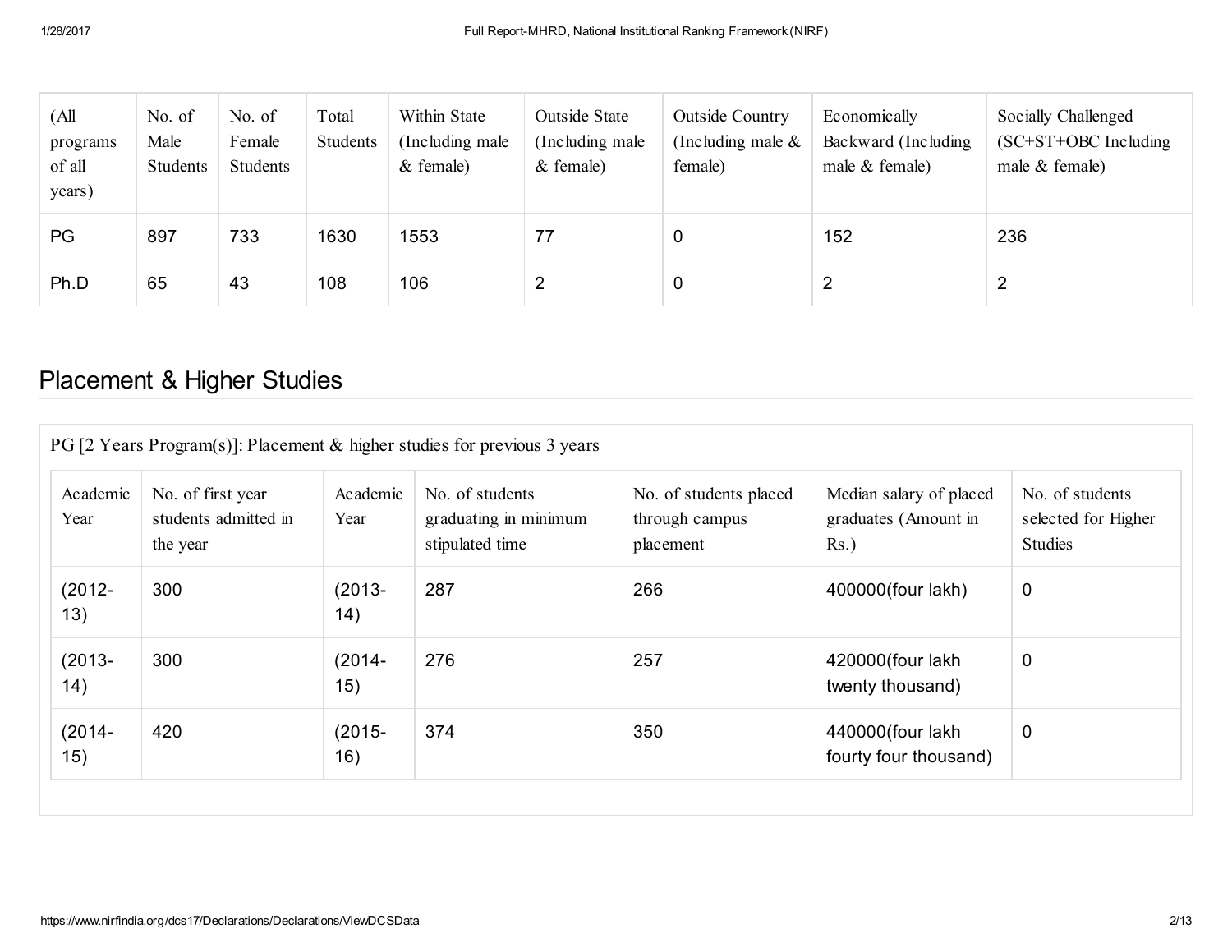### Entrepreneurship

No. of sustained spin-off companies set up over the previous 5 years (2011-2016)(Companies started by the Students/Alumni/Faculty in the institutions business incubators):  $\begin{bmatrix} 18 \end{bmatrix}$ 

### Top University Admission Data

| No. of graduating students from your institution who were admitted into Top University/Institution to pursue higher studies in the year 2015-<br>16: $\begin{bmatrix} 0 \end{bmatrix}$ |
|----------------------------------------------------------------------------------------------------------------------------------------------------------------------------------------|
| No. of PG students admitted into your institutions from Top Institution in the year 2015-16: $\mid 0 \mid$                                                                             |
| No. of Ph.D students admitted into your institutions from Top Institution in the year 2015-16: $\mid 0 \mid$                                                                           |
| Total No.of PG & Ph.D students admitted: $\begin{bmatrix} 0 \end{bmatrix}$                                                                                                             |

#### Ph.D Student Details

| No. of Ph.D students graduated (including Integrated Ph.D) |         |         |  |  |  |  |
|------------------------------------------------------------|---------|---------|--|--|--|--|
| 2015-16                                                    | 2014-15 | 2013-14 |  |  |  |  |
| 4                                                          | 6       | 12      |  |  |  |  |
|                                                            |         |         |  |  |  |  |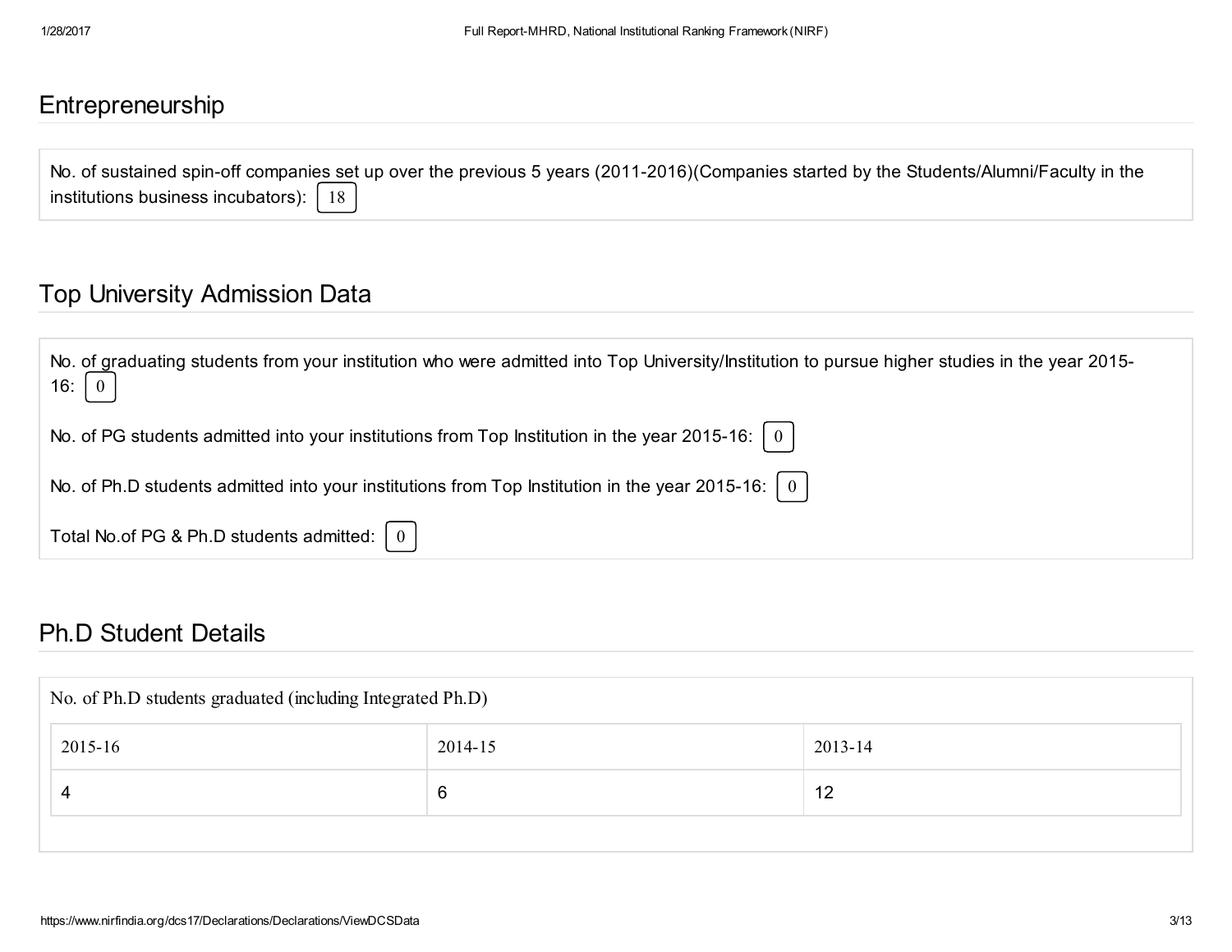# Faculty Details

| $\#$           | Name                       | Age | Designation                | Gender | Qualification | Experience (In Months) |
|----------------|----------------------------|-----|----------------------------|--------|---------------|------------------------|
| 1              | Kumar Ravi                 | 27  | <b>Assistant Professor</b> | Male   | <b>MBA</b>    | 60                     |
| $\overline{2}$ | Mishra Vinod Kumar         | 50  | <b>Assistant Professor</b> | Male   | <b>MBA</b>    | 324                    |
| 3              | Motwani Bharti             | 41  | <b>Assistant Professor</b> | Female | <b>MBA</b>    | 228                    |
| 4              | <b>ANIKET BHARGAVA</b>     | 32  | <b>Assistant Professor</b> | Male   | M. Phil       | 12                     |
| 5              | <b>ANKITA JAIN</b>         | 24  | <b>Assistant Professor</b> | Female | <b>MBA</b>    | 24                     |
| 6              | Ansari Sarfaraz            | 31  | <b>Assistant Professor</b> | Male   | <b>MBA</b>    | 60                     |
| $\overline{7}$ | Arpita Patel               | 32  | <b>Assistant Professor</b> | Female | <b>MBA</b>    | 96                     |
| 8              | <b>Bhavna Pathak</b>       | 32  | <b>Assistant Professor</b> | Female | <b>MBA</b>    | 65                     |
| 9              | <b>Bhavsar Umesh Kumar</b> | 43  | <b>Assistant Professor</b> | Male   | <b>MBA</b>    | 192                    |
| 10             | Choudhary Arnav            | 30  | <b>Assistant Professor</b> | Male   | <b>MBA</b>    | 58                     |
| 11             | <b>DEEEPA SHIVASTAVA</b>   | 40  | <b>Assistant Professor</b> | Female | M. Phil       | 84                     |
| 12             | Dipti Diwate               | 26  | <b>Assistant Professor</b> | Female | <b>MBA</b>    | 16                     |
|                |                            |     |                            |        |               |                        |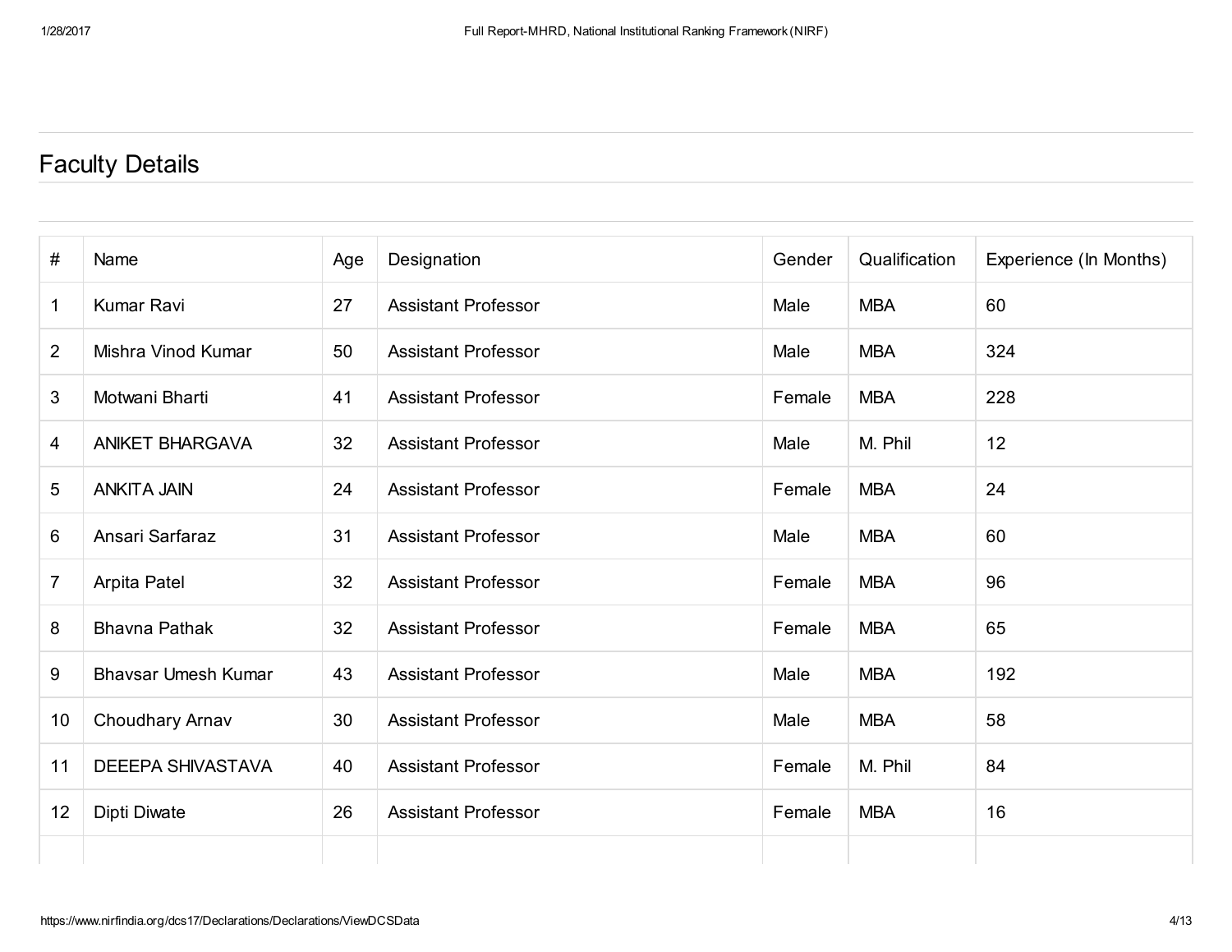| 13 | Dr Agrawal Kalpana     | 41 | <b>Assistant Professor</b> | Female | Ph.D | 156 |
|----|------------------------|----|----------------------------|--------|------|-----|
| 14 | Dr Arora Swaranjeet    | 40 | <b>Associate Professor</b> | Female | Ph.D | 192 |
| 15 | Dr Bansal Alok         | 40 | Professor                  | Male   | Ph.D | 180 |
| 16 | Dr Changle Ravi        | 32 | <b>Assistant Professor</b> | Male   | Ph.D | 96  |
| 17 | Dr Choudhary Vipin     | 43 | <b>Associate Professor</b> | Male   | Ph.D | 168 |
| 18 | Dr Chouhan Raksha      | 42 | <b>Assistant Professor</b> | Female | Ph.D | 210 |
| 19 | Dr Chowdhary Rupal     | 37 | <b>Assistant Professor</b> | Female | Ph.D | 132 |
| 20 | Dr Dwivedi Punit Kumar | 31 | <b>Assistant Professor</b> | Male   | Ph.D | 70  |
| 21 | Dr Gupta Manjari       | 34 | <b>Assistant Professor</b> | Female | Ph.D | 48  |
| 22 | Dr Hyde Anukool Manish | 46 | <b>Associate Professor</b> | Male   | Ph.D | 246 |
| 23 | Dr Jangalwa Rajesh     | 48 | <b>Associate Professor</b> | Male   | Ph.D | 264 |
| 24 | Dr Jaroliya Deepak     | 36 | <b>Associate Professor</b> | Male   | Ph.D | 150 |
| 25 | Dr Jhala Seema         | 40 | <b>Assistant Professor</b> | Female | Ph.D | 96  |
| 26 | Dr Jhawar Suyash       | 46 | <b>Assistant Professor</b> | Male   | Ph.D | 204 |
| 27 | Dr John Raju C         | 36 | <b>Assistant Professor</b> | Male   | Ph.D | 138 |
| 28 | Dr Jore Shubhangi      | 43 | <b>Assistant Professor</b> | Female | Ph.D | 186 |
| 29 | Dr Joshi Nishant       | 36 | <b>Assistant Professor</b> | Male   | Ph.D | 108 |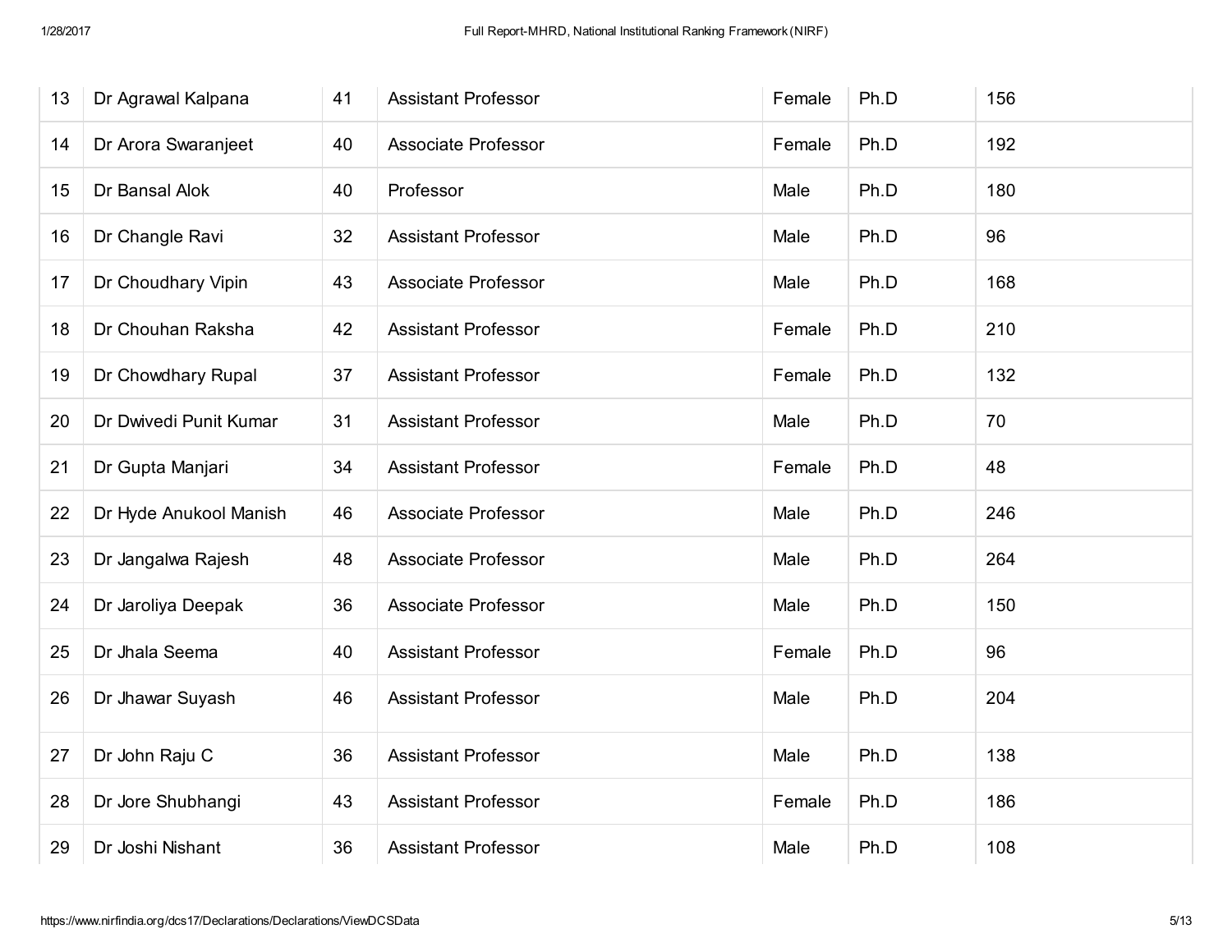| 30 | Dr Keshari Pragya        | 39 | <b>Assistant Professor</b>                    | Female | Ph.D | 180 |
|----|--------------------------|----|-----------------------------------------------|--------|------|-----|
| 31 | Dr Kushwaha Tarun        | 44 | <b>Associate Professor</b>                    | Male   | Ph.D | 240 |
| 32 | Dr Malukani Bharti       | 37 | <b>Assistant Professor</b>                    | Female | Ph.D | 127 |
| 33 | Dr Mittal Sachin         | 43 | <b>Associate Professor</b>                    | Male   | Ph.D | 189 |
| 34 | Dr Niranjan Shastri      | 36 | <b>Assistant Professor</b>                    | Male   | Ph.D | 190 |
| 35 | Dr Pachori Schichidanand | 42 | <b>Assistant Professor</b>                    | Male   | Ph.D | 204 |
| 36 | Dr Patel Ranjana         | 36 | <b>Assistant Professor</b>                    | Female | Ph.D | 126 |
| 37 | Dr Phatak Yogeshwari     | 47 | Dean / Principal / Director / Vice Chancellor | Female | Ph.D | 252 |
| 38 | Dr Sahoo Ajeet Kumar     | 36 | <b>Assistant Professor</b>                    | Male   | Ph.D | 108 |
| 39 | Dr Sharma Bhavna         | 44 | <b>Assistant Professor</b>                    | Female | Ph.D | 204 |
| 40 | Dr Sharma Raj Kishor     | 56 | Professor                                     | Male   | Ph.D | 396 |
| 41 | Dr Singhai Manisha       | 43 | <b>Associate Professor</b>                    | Female | Ph.D | 216 |
| 42 | Dr Tanted Nitin          | 36 | <b>Associate Professor</b>                    | Male   | Ph.D | 144 |
| 43 | Dr Ubeja Satnam Kaur     | 38 | <b>Assistant Professor</b>                    | Female | Ph.D | 168 |
| 44 | Dr Upadhyay Ajit         | 43 | <b>Associate Professor</b>                    | Male   | Ph.D | 228 |
| 45 | Dr Uprety Minal          | 38 | <b>Assistant Professor</b>                    | Female | Ph.D | 72  |
|    |                          |    |                                               |        |      |     |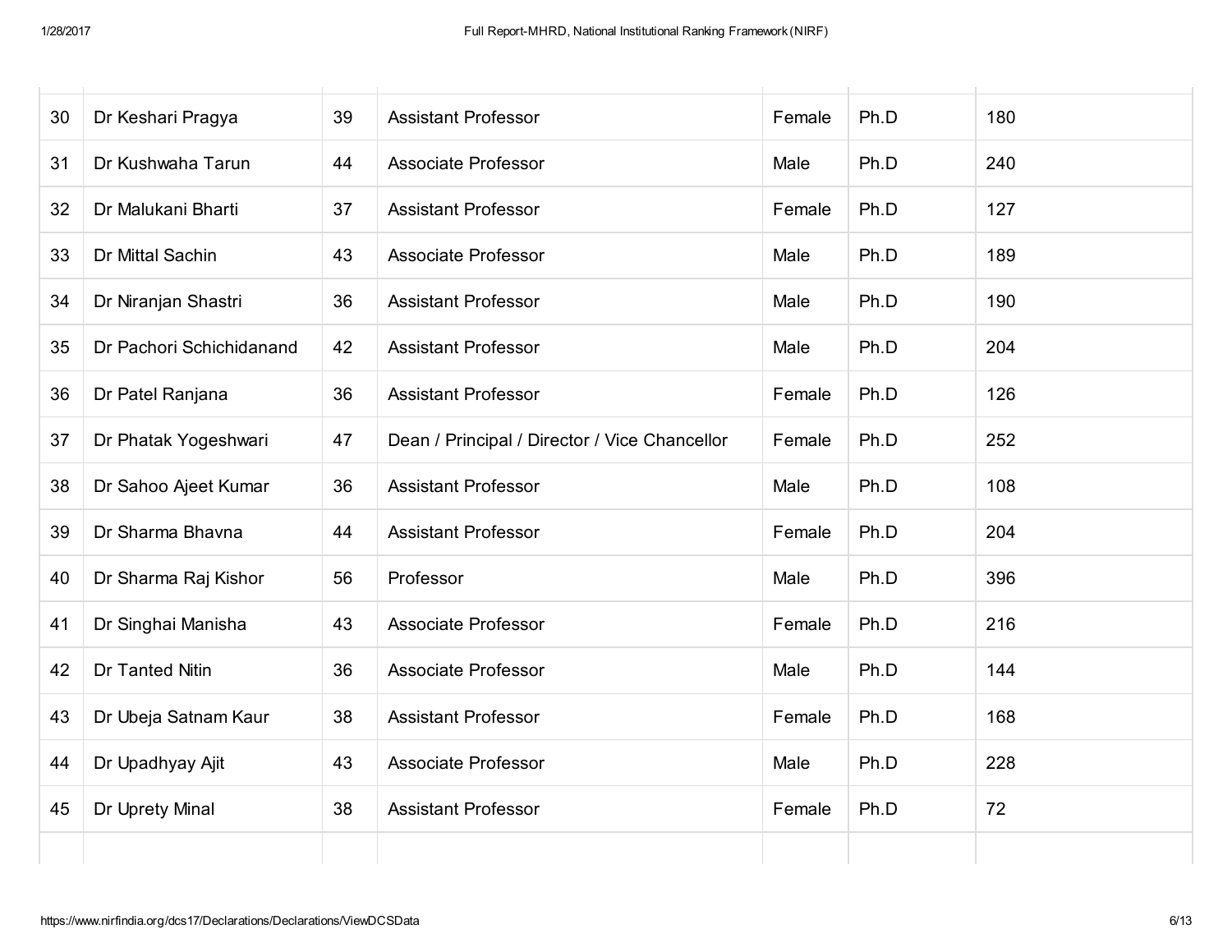| 46 | <b>Dubey Nishant</b> | 33 | <b>Assistant Professor</b> | Male   | <b>MBA</b> | 144 |
|----|----------------------|----|----------------------------|--------|------------|-----|
| 47 | Gangrade Shailendra  | 44 | <b>Assistant Professor</b> | Male   | <b>MBA</b> | 192 |
| 48 | <b>GOPAL KAG</b>     | 38 | <b>Assistant Professor</b> | Male   | <b>LLM</b> | 96  |
| 49 | Haryani Sharda       | 41 | <b>Assistant Professor</b> | Female | <b>MBA</b> | 78  |
| 50 | Jain Prayatna        | 31 | <b>Assistant Professor</b> | Male   | <b>MBA</b> | 84  |
| 51 | Jitendra Patel       | 31 | <b>Assistant Professor</b> | Male   | <b>MBA</b> | 84  |
| 52 | Joshi Manish         | 47 | <b>Assistant Professor</b> | Male   | <b>MBA</b> | 276 |
| 53 | <b>KAMLESH JAIN</b>  | 31 | <b>Assistant Professor</b> | Male   | M.A        | 60  |
| 54 | Karnik Pranay        | 33 | <b>Assistant Professor</b> | Male   | <b>MBA</b> | 144 |
| 55 | Loya Arpit           | 35 | <b>Assistant Professor</b> | Male   | <b>MBA</b> | 132 |
| 56 | Makwana Kushboo      | 33 | <b>Assistant Professor</b> | Female | <b>MBA</b> | 96  |
| 57 | Malpani Ajay         | 35 | <b>Assistant Professor</b> | Male   | <b>MBA</b> | 156 |
| 58 | Mamtani Deepesh      | 32 | <b>Assistant Professor</b> | Male   | <b>MBA</b> | 84  |
| 59 | Matharu SukhjeetKaur | 44 | <b>Assistant Professor</b> | Female | Ph.D       | 96  |
| 60 | Mehta Umang          | 28 | <b>Assistant Professor</b> | Male   | <b>MBA</b> | 72  |
| 61 | Moghe Mohit          | 35 | <b>Assistant Professor</b> | Male   | <b>MBA</b> | 96  |
| 62 | Pathak Anuradha      | 35 | <b>Assistant Professor</b> | Female | <b>MBA</b> | 132 |
|    |                      |    |                            |        |            |     |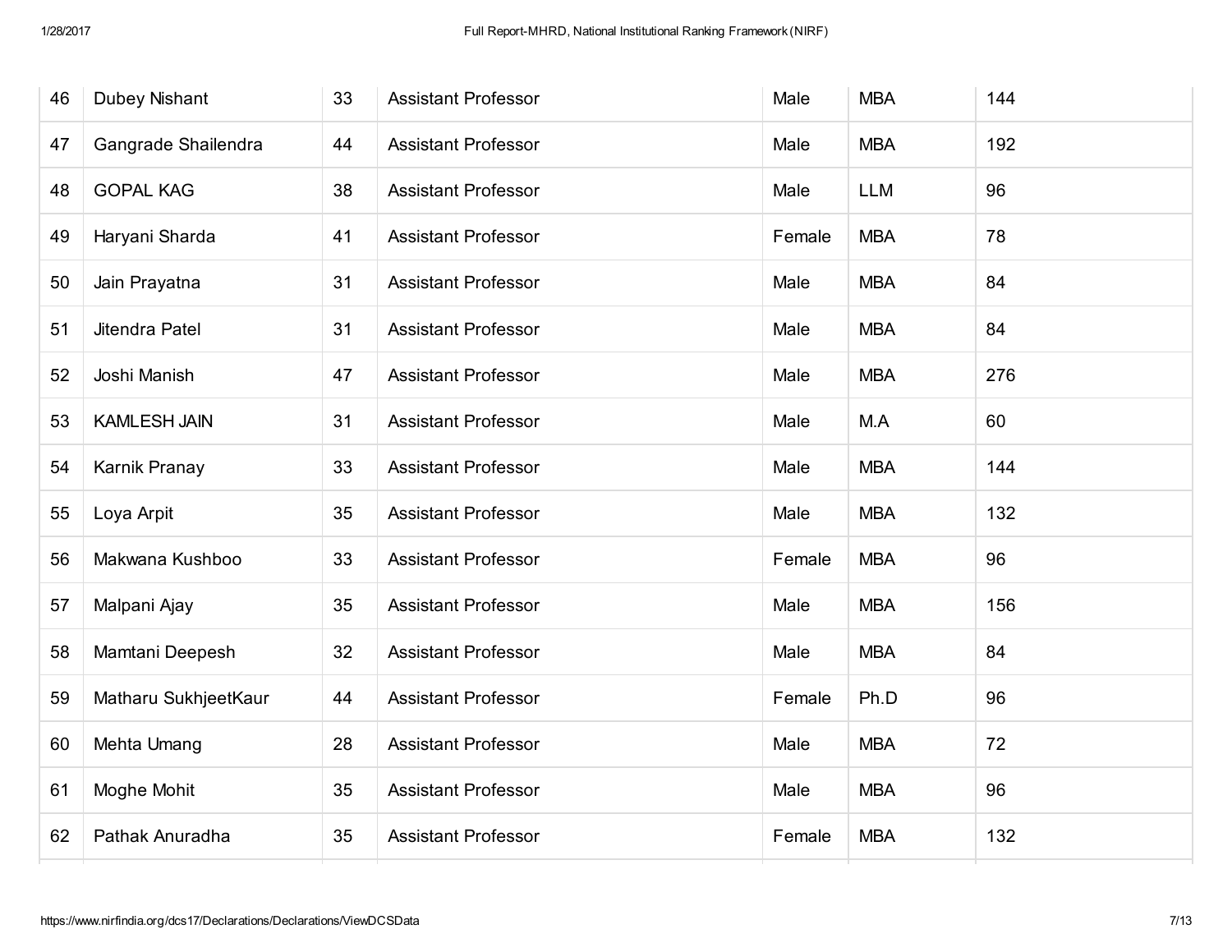| 63 | <b>RISHIKA KHARE</b>  | 24 | <b>Assistant Professor</b> | Female | <b>LLM</b> | $\overline{2}$ |
|----|-----------------------|----|----------------------------|--------|------------|----------------|
| 64 | <b>RUPALI RATHORE</b> | 31 | <b>Assistant Professor</b> | Female | <b>LLM</b> | 12             |
| 65 | Saxena Arun           | 36 | <b>Assistant Professor</b> | Male   | <b>MBA</b> | 96             |
| 66 | <b>SAYALI BANDI</b>   | 26 | <b>Assistant Professor</b> | Female | <b>LLM</b> | $\overline{7}$ |
| 67 | Sharma Dharmendra     | 30 | <b>Assistant Professor</b> | Male   | <b>MBA</b> | 64             |
| 68 | Sharma Nidhi          | 34 | <b>Assistant Professor</b> | Female | <b>MBA</b> | 72             |
| 69 | Sharma Shuchi         | 38 | <b>Assistant Professor</b> | Female | <b>MBA</b> | 144            |
| 70 | Sonam Mathur          | 27 | <b>Assistant Professor</b> | Female | <b>MBA</b> | 36             |
| 71 | Syed Farhat Ali       | 39 | <b>Assistant Professor</b> | Female | <b>MBA</b> | 89             |
| 72 | <b>Thakur Raksha</b>  | 40 | <b>Assistant Professor</b> | Female | <b>MBA</b> | 144            |
| 73 | Verma Sunil Kumar     | 38 | <b>Assistant Professor</b> | Male   | <b>MBA</b> | 84             |
| 74 | Vora Atul             | 50 | <b>Assistant Professor</b> | Male   | <b>MBA</b> | 342            |
| 75 | Wagle Nivedita        | 40 | <b>Assistant Professor</b> | Female | <b>MBA</b> | 240            |

# Financial Resources: Utilised Amount for the Capital & Operational expenditure for previous 3 years

Financial Year 2013-14 2015-16 2015-16 2014-15 2013-14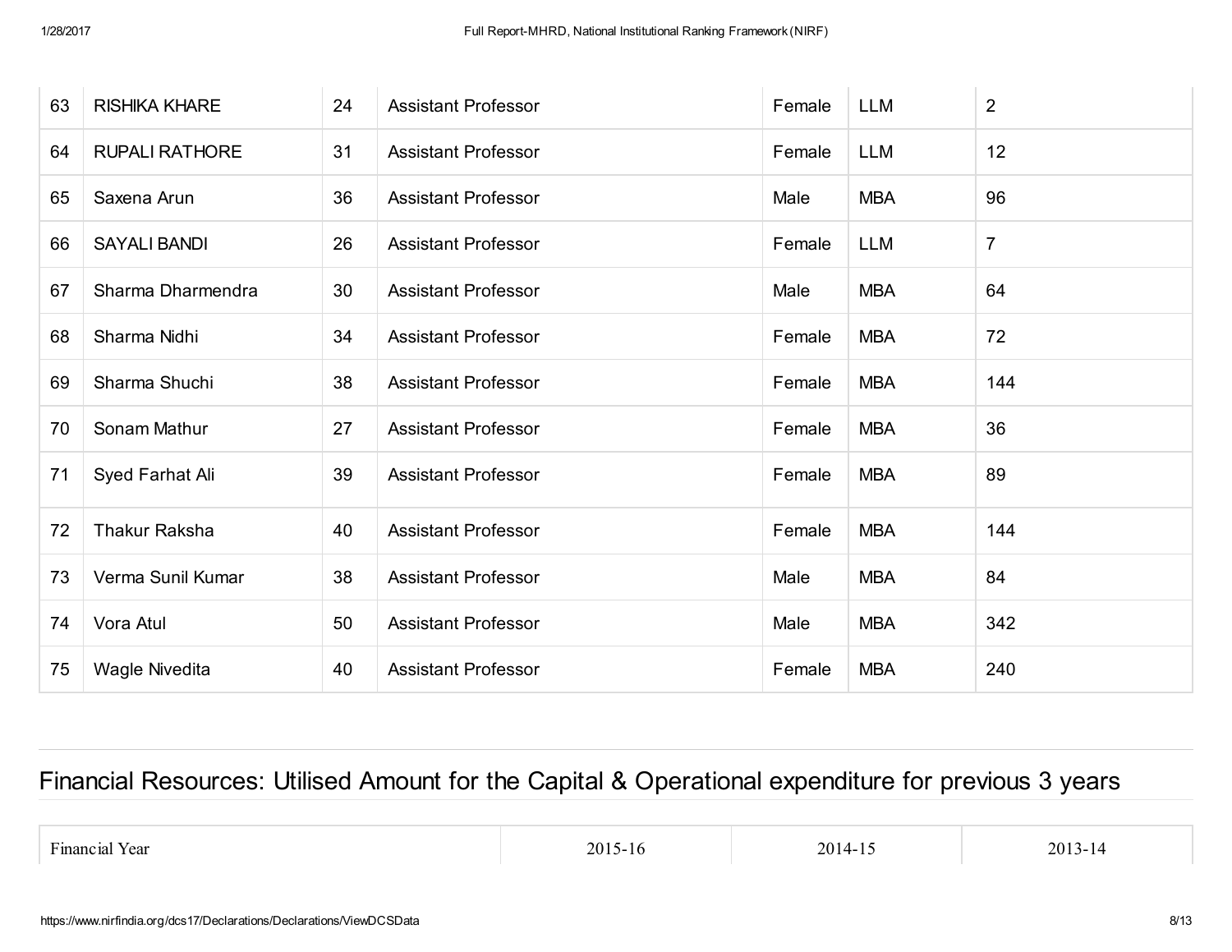|                                                                                                      | <b>Utilised Amount</b>                                                                       | <b>Utilised Amount</b>                                                                 | <b>Utilised Amount</b>                                                                     |  |  |  |  |  |  |
|------------------------------------------------------------------------------------------------------|----------------------------------------------------------------------------------------------|----------------------------------------------------------------------------------------|--------------------------------------------------------------------------------------------|--|--|--|--|--|--|
| Annual Capital Expenditure on Academic Activities and Resources (excluding expenditure on buildings) |                                                                                              |                                                                                        |                                                                                            |  |  |  |  |  |  |
| Library                                                                                              | 1331889 (thirteen lakh<br>thirty one thousand eight<br>hundred eighty nine)                  | 530343 (five lakh thirty<br>thousand three hundred<br>foutry three)                    | 526725 (five lakh twenty<br>six thousand seven<br>hundred twenty five)                     |  |  |  |  |  |  |
| New Equipment for Laboratories                                                                       | 7005216 (seventy lakh<br>five thousand two hundred<br>sixteen)                               | 1857110 (eighteen lakh<br>fifty seven thousand one<br>hundred ten)                     | 2688636 (twenty six lakh<br>eighty eight thousand six<br>hundred thirty six)               |  |  |  |  |  |  |
| <b>Engineering Workshops</b>                                                                         | $0$ (zero)                                                                                   | $0$ (zero)                                                                             | $0$ (zero)                                                                                 |  |  |  |  |  |  |
| <b>Studios</b>                                                                                       | 1029850 (ten lakh twenty<br>nine thousand hundred<br>fifty)                                  | $0$ (zero)                                                                             | $0$ (zero)                                                                                 |  |  |  |  |  |  |
| Other suitably identified academic activities                                                        | 8620919 (eighty six lakh<br>twenty six lakh twenty<br>thousand nine hundred<br>ninteen)      | 4132154 (fourty one lakh<br>thirty two thousand one<br>hundred fifty four)             | 887986 (eight lakh eighty<br>seven thousand nine<br>hundred eighty six)                    |  |  |  |  |  |  |
| <b>Annual Operational Expenditure</b>                                                                |                                                                                              |                                                                                        |                                                                                            |  |  |  |  |  |  |
| Salaries (Teaching and Non Teaching staff)                                                           | 59549764 (five crore<br>ninety five lakh forty nine<br>thousand seven hundred<br>sixty four) | 50735455 (five crore<br>seven lakh thirty five<br>thousand four hundred<br>fifty five) | 38720967 (three corer<br>eighty seven lakh twenty<br>thousand nine hundred<br>sixty seven) |  |  |  |  |  |  |
| Maintenance of Academic Infrastructure or                                                            | 44478967 (four crore forty                                                                   | 28910404 (two crore                                                                    | 25346641 (two crore fifty                                                                  |  |  |  |  |  |  |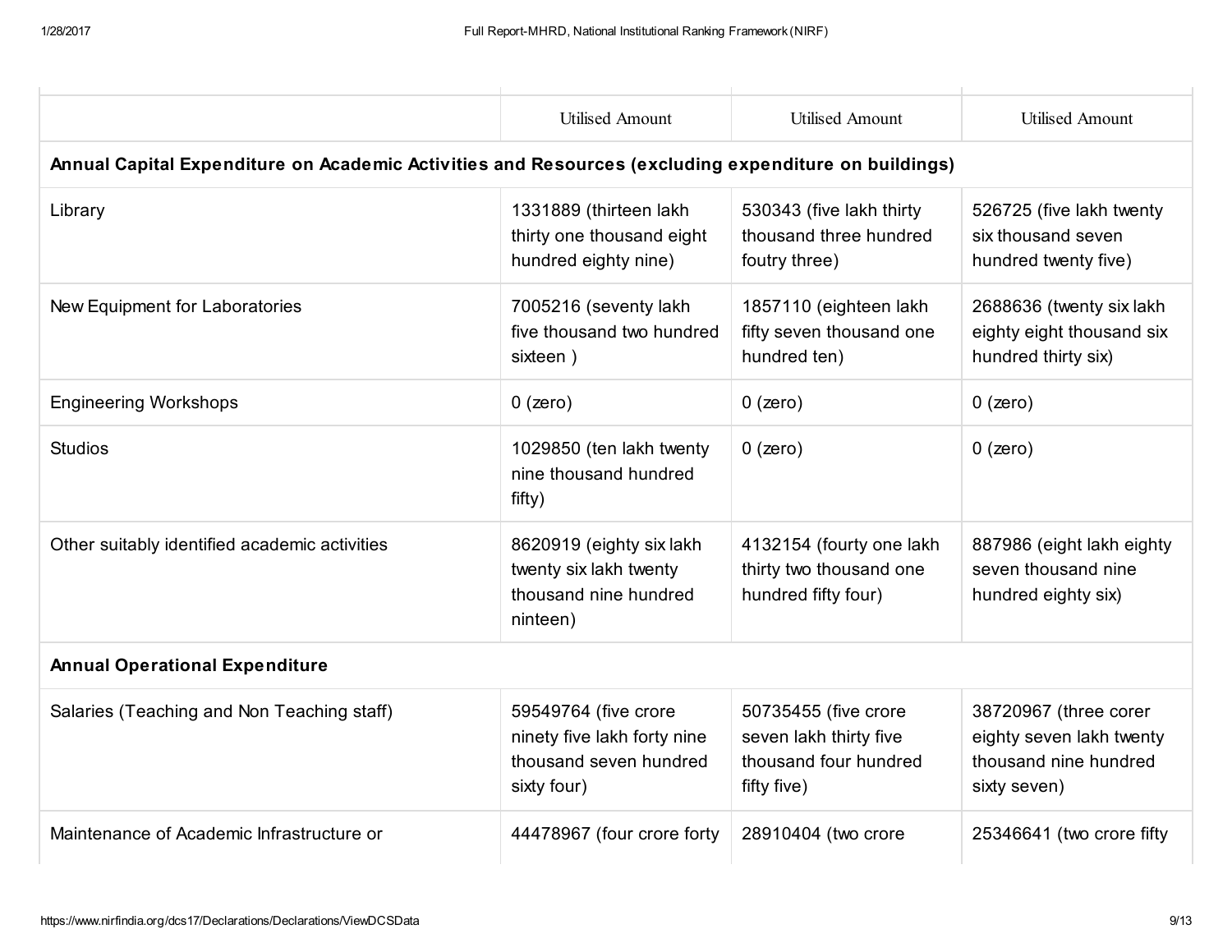| consumables, other running                             | four lakh seventy eight | eighty nine lakh ten  | three lakh forty six       |
|--------------------------------------------------------|-------------------------|-----------------------|----------------------------|
| expenditures, Seminars/Conferences/Workshops etc.      | thousand nine hundred   | thousand four hundred | thousand six hundred forty |
| (excluding maintenance of hostels and allied services) | sixty seven)            | four)                 | one)                       |

### Women Diversity

No. of women members in senior administrative positions, such as Head of Departments, Dean or Institute Heads in previous academic year  $(2015-16):$  2

#### IPR

| Calendar Year            | 2015 | 2014 | 2013 |
|--------------------------|------|------|------|
| No. of Patents Filed     |      |      |      |
| No. of Patents Published |      |      |      |
| No. of Patents Granted   |      |      |      |
| No. of Patents Licensed  |      |      |      |

Did your institution transferred atleast one technology in the previous three years?:  $\vert$  No

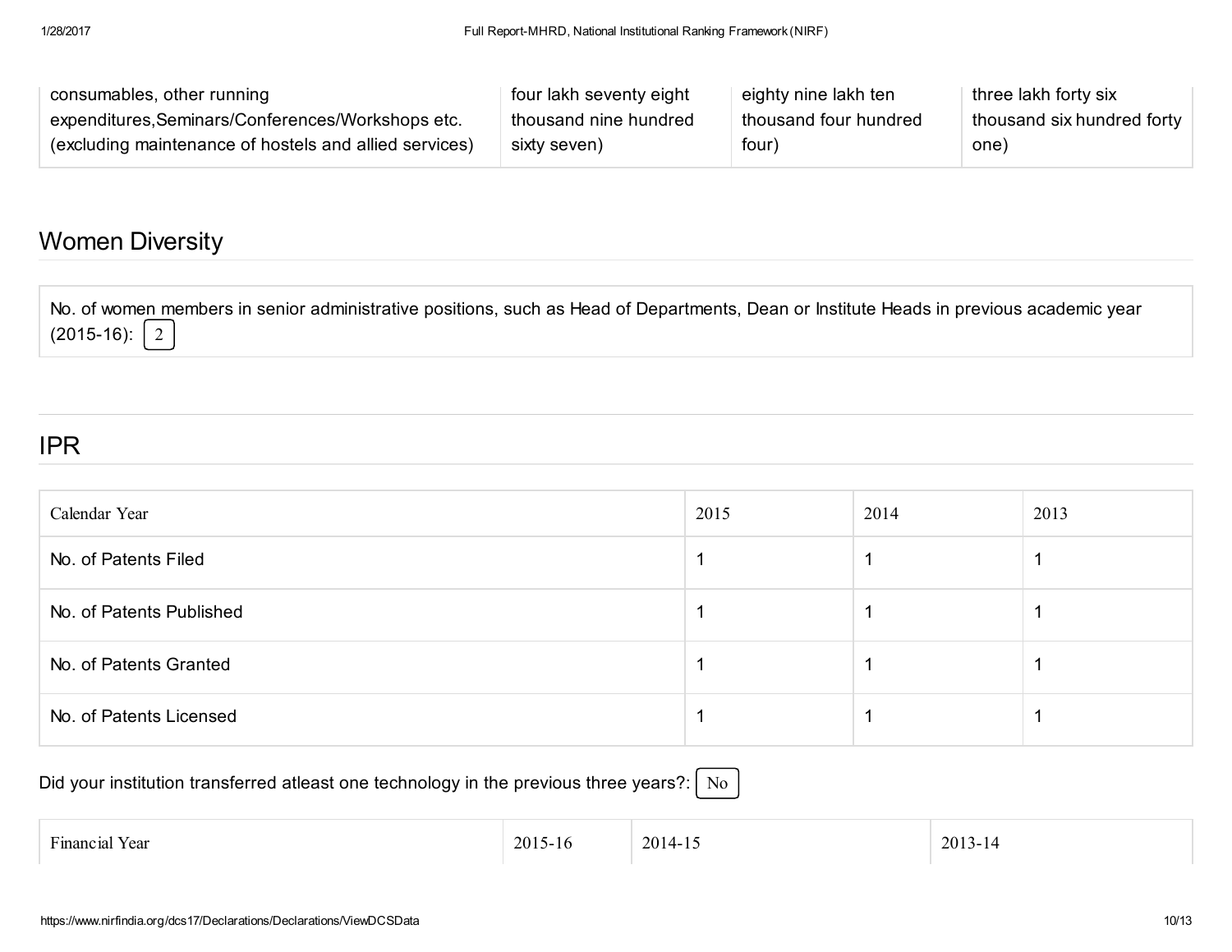| Earning From Patents (Amount in Rupees) | 400000     | 255000                       | 150000                  |
|-----------------------------------------|------------|------------------------------|-------------------------|
| Enter Amount in Words                   | four lakhs | two lakh fifty five thousand | one lakh fifty thousand |

# Sponsored Research Details

| Financial Year                           | 2015-16                 | 2014-15                 | 2013-14        |
|------------------------------------------|-------------------------|-------------------------|----------------|
| Total no. of Sponsored Projects          |                         |                         | $\overline{0}$ |
| Total no. of Funding Agencies            |                         |                         | 0              |
| Total Amount Received (Amount in Rupees) | 160000                  | 160000                  | 0              |
| Amount Received in Words                 | one lakh sixty thousand | one lakh sixty thousand | zero           |

# Consultancy Project Details

| Financial Year                    | 2015-16 | 2014-15 | 2013-14 |
|-----------------------------------|---------|---------|---------|
| Total no. of Consultancy Projects | 54      | 40      | 3       |
| Total no. of Client Organizations | 28      | 19      |         |
|                                   |         |         |         |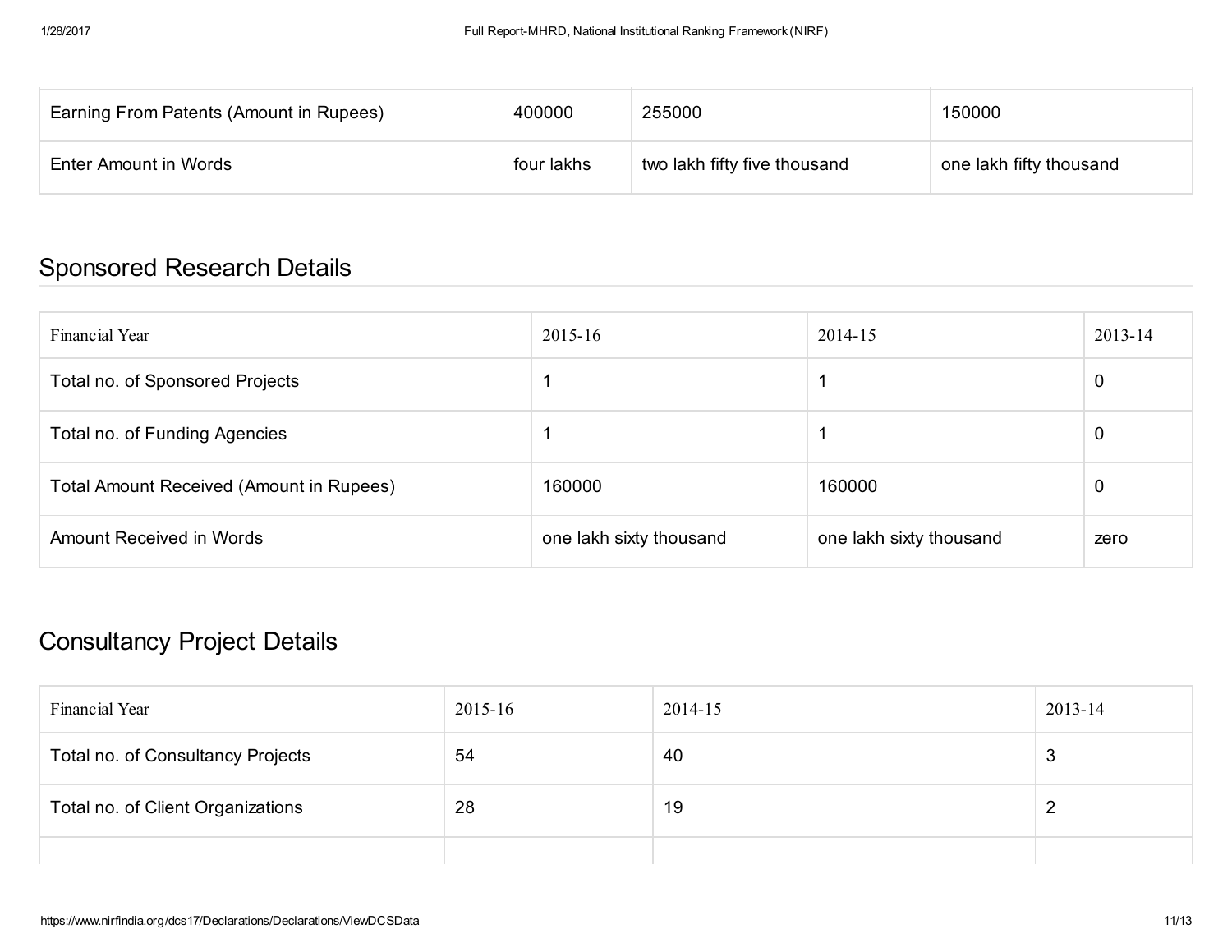| Total Amount Received (Amount in Rupees) | 206000                | 118100                                 | 3000           |
|------------------------------------------|-----------------------|----------------------------------------|----------------|
| Amount Received in Words                 | two lakh six thousand | one lakh eighteen thousand one hundred | three thousand |

# Executive Development Program

| Financial Year                                  | 2015-16                | 2014-15 | 2013-14 |
|-------------------------------------------------|------------------------|---------|---------|
| Total no. of Executive Development Programs     |                        | 0       | 0       |
| Total no. of Participants                       | 3                      | 0       | 0       |
| <b>Total Annual Earnings (Amount in Rupees)</b> | 105000                 | 0       | 0       |
| <b>Total Annual Earnings in Words</b>           | one lakh five thousand | zero    | zero    |

# Facilities for PCS: Facilities of physically challenged students

| 2. Do your institution have provision for walking aids, includingwheelchairs and transportation from one building to another<br>for handicapped students?<br>buildings | Yes, in all the |
|------------------------------------------------------------------------------------------------------------------------------------------------------------------------|-----------------|